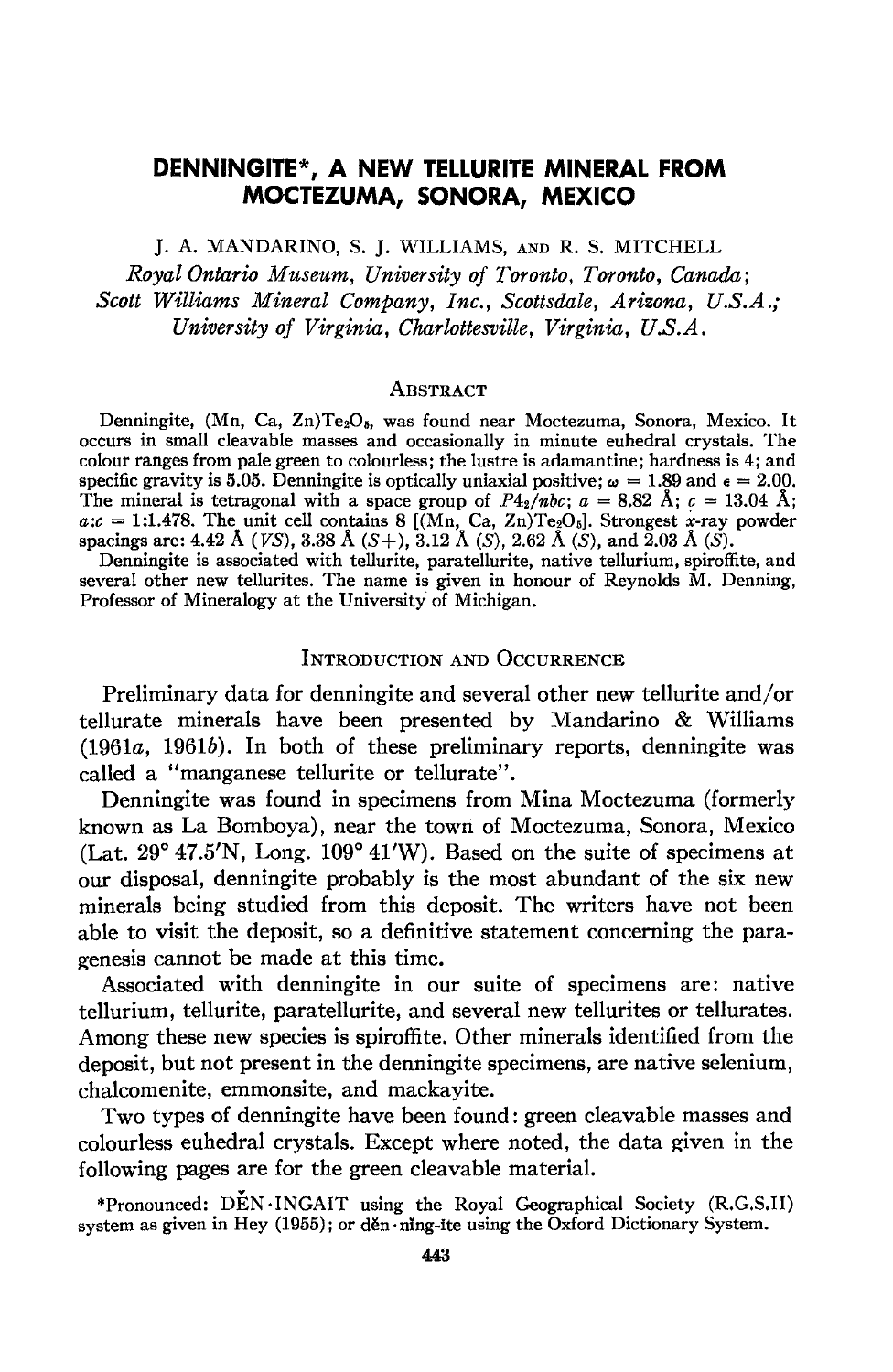#### **GENERAL FEATURES AND APPEARANCE**

Denningite usually occurs as platy, cleavable masses, but a few euhedral crystals have been found. The masses are a pale green similar to  $LG-14-4^{\circ}$  in the colour classification of Villalobos (1947). They attain maximum dimensions of  $10 \times 20 \times 3$  mm., although their average size is  $\times 10 \times 2$  mm. The crystals are thin plates with maximum dimensions of  $1 \times 1 \times 0.1$  mm. On broken surfaces, the crystals are colourless to pale grey; however, they are usually covered with a thin brown coating. This coating is amorphous to  $x$ -rays, and therefore adds no extra lines to the x-ray powder pattern. It is probably the same iron tellurite or tellurate with which the crystals are usually  $associated_{\text{third}}$ 

Both types of denningite have a colourless streak and an adamantine lustre. They are translucent to transparent.

A 80.2 bon ( ... ge murnik by Sical AND OPTICAL PROPERTIES

The specific gravity was measured with the Berman balance, using five cleavage fragments, each weighing between 20 and 25 mg. The observed value at  $25^{\circ}$  C, is  $5.05 \pm 0.05$ . The calculated value is 5.07.

Denningite has a hardness of 4. It is fragile, with a perfect {001} cleavage and a conchoidal fracture. The mineral does not fluoresce under short- or long-wave ultra-violet light.

Denningite is uniaxial positive;  $\omega = 1.89 \pm 0.01$ ,  $\epsilon = 2.00 \pm 0.01$ , and  $\epsilon - \omega = 0.11$  (calculated). Some grains are slightly biaxial with a  $2V$  up to 15 degrees. Crushed fragments are colourless. Most grains, because of the perfect {001} cleavage, yield centred or nearly-centred optic axis interference figures.

#### CRYSTALLOGRAPHY

### Morphology

The few euhedral crystals found during this study are eight-sided plates, tabular parallel to {001}. Besides {001}, the only other forms observed are  $\{110\}$  and  $\{100\}$ .

### X-ray Data

 $X$ -ray studies prove that denningite is tetragonal. Rotation patterns were made for crystals rotated about the  $a$ -axis,  $c$ -axis, and intermediateaxis. Several levels of Weissenberg patterns were also produced. All the single-crystal patterns were made with a camera of 5.73 cm. diameter using copper radiation. The space group  $P4_2$ /nbc is indicated by the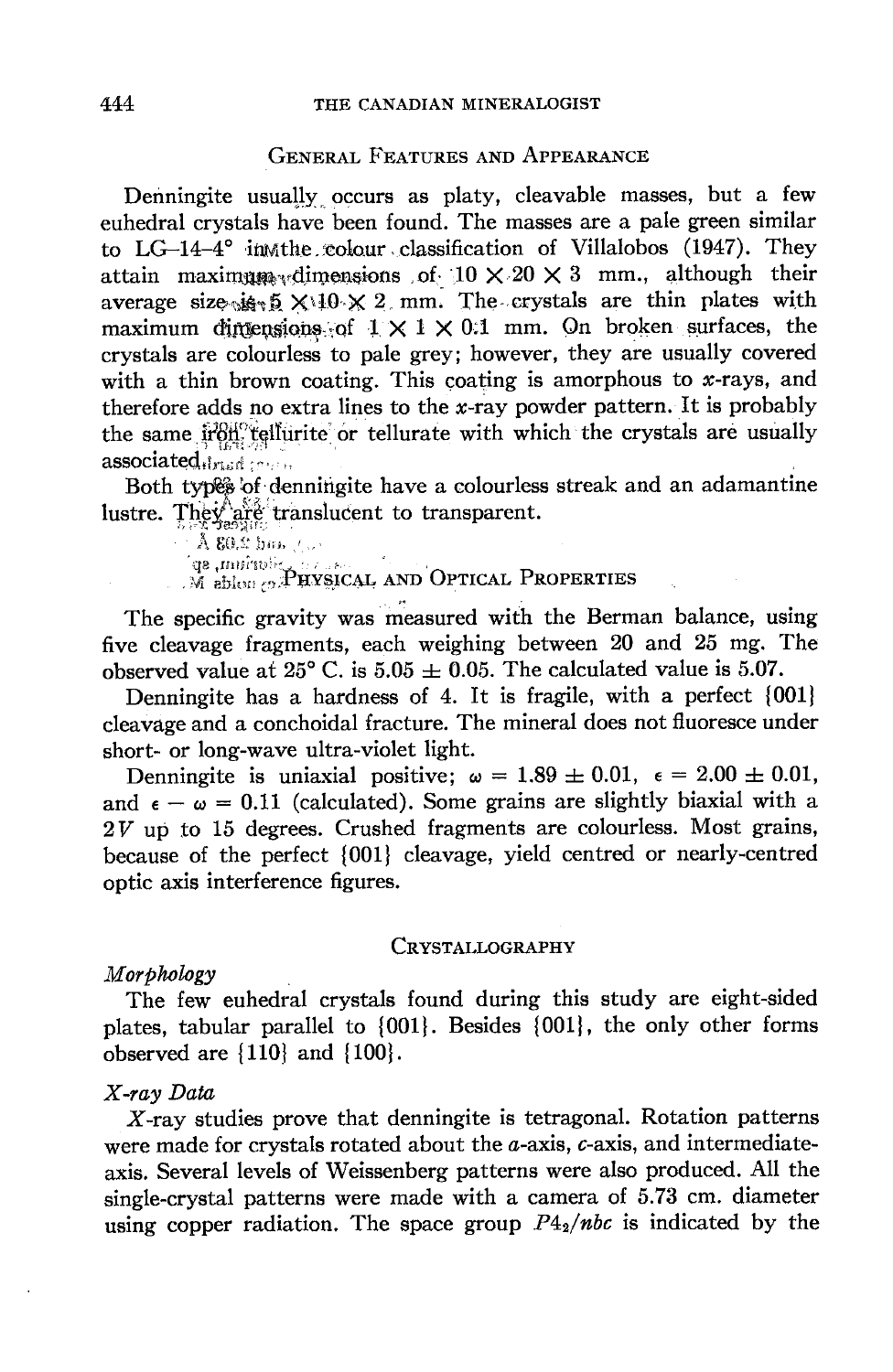characteristic extinct reflections: hk0 (missing with  $h + k$  odd), Okl (missing with  $k$  odd),  $hhl$  (missing with  $l$  odd). Furthermore,  $hkl$  reflections are usually very weak or absent when  $h + k$  is even and l is odd. Naturally, this does not affect the choice of the space group. Single-crystal  $x$ -ray films were also used to determine the best choice for the  $a$ -axis and to obtain approximate unit cell values for indexing the powder patterns.

Five x-ray powder patterns of the euhedral material were made with  $CuK<sub>z</sub>$  radiation in a camera of  $11.46$  cm. diameter. The measured interplanar spacings given in Table 1 represent average values obtained from these films. These data were partially indexed using a Hull-Davey chart (1921) and the approximate unit cell values previously determined by the single-crystal methods. Then the  $a$  and  $c$  constants were further refined from the powder data. These values are:  $a=8.78 \pm 0.05$  Å;  $c = 12.99 \pm 0.05 \text{ Å}$ ;  $a:c = 1:1.479$ . Using these constants, all possible interplanar spacings allowed by the  $P4_2/nbc$  space group were calculated down to 1.36 A. The excellent correlation with the observed data is evident from Table 1. In this table, all calculated values down to  $1.82 \text{ Å}$ are included; below 1.82 A, only those data which closely match the observed data are listed. Five  $x$ -ray powder patterns of the green cleavable masses were also made. The interplanar spacings from these patterns are somewhat larger than those for the euhedral crystals. Indexed data for the green cleavable material are included in Table L. The unit cell values calculated from these data are:  $a=8.82 \pm 0.05$  Å;  $c=13.04 \pm 0.05$ 0.05 Å;  $a:c = 1:1.478$ . Using a molecular weight of 387.04 for  $(Mn_{0.57}Ca_{0.30}Zn_{0.13})Te_2O_5$ , and a measured specific gravity of 5.05, the value determined for  $Z$  is  $8$  (7.97 calculated).

| hkl | Euhedral crystals<br>(ROM M25002) |                   |            | Green cleavable material<br>(ROM M25005) |            |
|-----|-----------------------------------|-------------------|------------|------------------------------------------|------------|
|     | $d$ (calc.) A                     | $d$ (meas.) $\AA$ | $I$ (obs.) | $d$ (meas.) A                            | $I$ (obs.) |
| 002 | 6.50                              |                   |            |                                          |            |
| 110 | 6.21                              | 6.22              | m          | 6.26                                     | m          |
| 112 | 4.49                              |                   |            |                                          |            |
| 020 | 4.39                              | 4.40              | S          | 4.42                                     | VS         |
| 021 | 4.16                              |                   |            | 4.17                                     | vw         |
| 121 | 3.76                              | 3.75              | vvu        | 3.78                                     | <b>TTW</b> |
| 022 | 3.64                              |                   |            | 3.63                                     | vvw        |
| 122 | 3.36                              | 3.36              | S          | 3.38                                     | $S+$       |
| 004 | 3.25                              | 3.24              | w          | 3.25                                     | mw         |
| 220 | 3.10                              | 3.11              | МS         | 3.12                                     | S          |
| 023 | 3.08                              |                   |            |                                          |            |
| 123 | 2.91                              |                   |            |                                          |            |

TABLE 1. X-RAY POWDER DATA FOR DENNINGITE<br>CuK<sub>a</sub> radiation, camera diameter 11.46 cm. Measured interplanar spacings<br>are averages of data obtained from five films.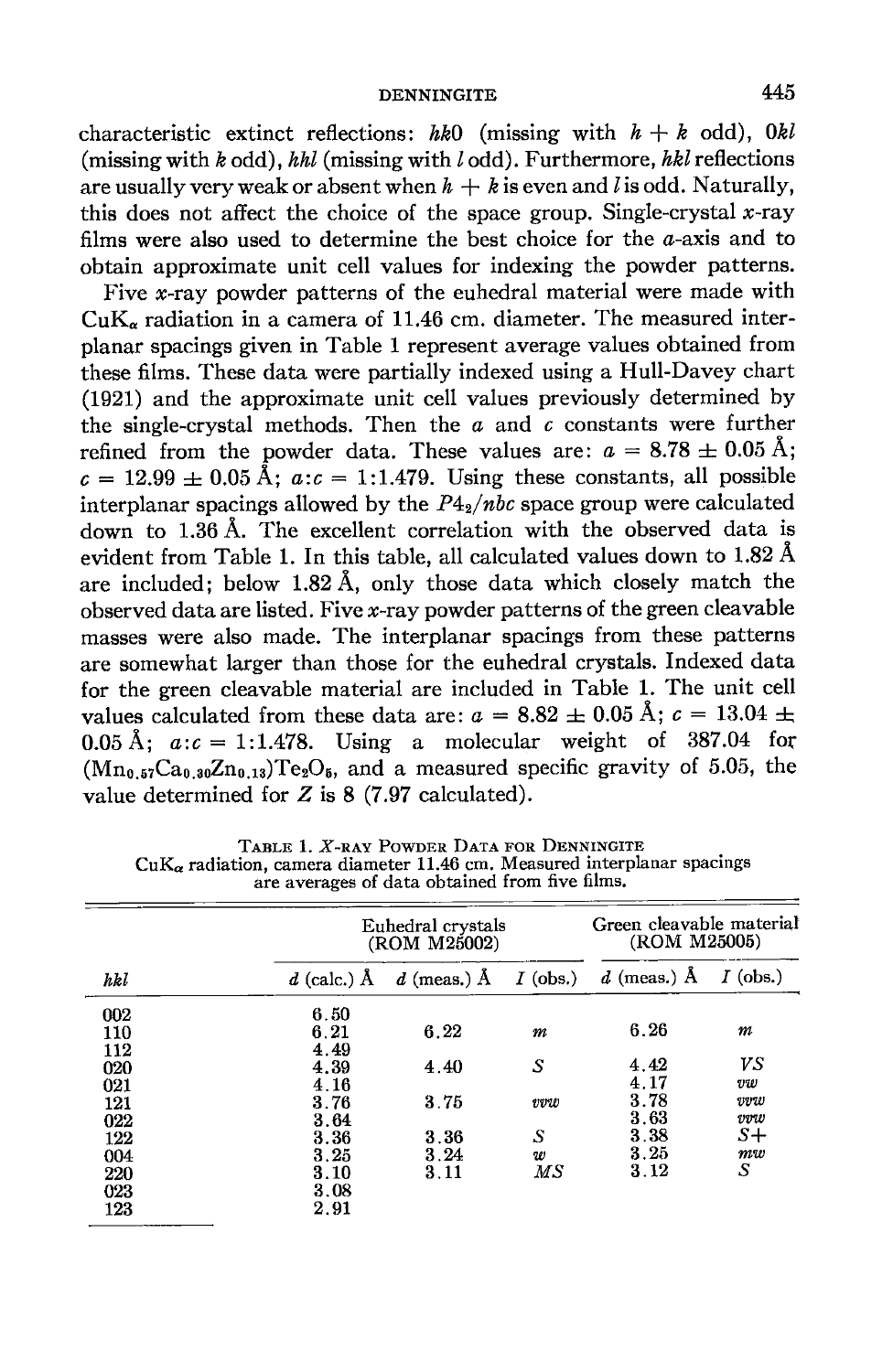### THE CANADIAN MINERALOGIST

|                    | Euhedral crystals<br>(ROM M25002) |                   |            | Green cleavable material<br>(ROM M25005) |            |
|--------------------|-----------------------------------|-------------------|------------|------------------------------------------|------------|
| hkl                | $d$ (calc.) Å                     | $d$ (meas.) $\AA$ | $I$ (obs.) | $d$ (meas.) $\AA$                        | $I$ (obs.) |
| 114                | 2.88                              | 2.89              | w          | 2.90                                     | w          |
| 222                | 2.80                              |                   |            |                                          |            |
| 130                | 2.78                              | 2.77              | $w +$      | 2.78                                     | mw         |
| 131                | 2.72                              |                   |            |                                          |            |
| 024                | 2.61                              | 2.61              | МS         | 2.62                                     | S          |
| 132                | $2.55\,$                          |                   |            |                                          |            |
| 124                | 2.50                              |                   |            |                                          |            |
| 231                | 2.39                              |                   |            |                                          |            |
| 133                | 2.34                              |                   |            |                                          |            |
| 232                | 2.28                              | 2.28              | vw         | 2.29                                     | mw         |
| 224, 025           | 2.24                              | 2.24              | vw         | 2.25                                     | w          |
| 040                | 2.20                              |                   |            |                                          |            |
| 125,006            | $2.17\,$                          |                   |            |                                          |            |
| 041                | $\bf 2.16$                        | 2.16              | w          | 2.18                                     | w          |
| 233                | $\bf 2.12$                        |                   |            |                                          |            |
| 134                | 2.11                              |                   |            |                                          |            |
| 141                | 2.10                              |                   |            |                                          |            |
| 042                | 2.08                              |                   |            |                                          |            |
| 330                | 2.07                              | 2.07              | vvw        | 2.08                                     | vw         |
| 116                | 2.04                              |                   |            |                                          |            |
| 142                | $\bf 2.02$                        | 2.02              | МS         | 2.03                                     | S          |
| 332                | 1.97                              |                   |            |                                          |            |
| 240, 043           | 1.96                              |                   |            |                                          |            |
| 234                | 1.95                              |                   |            |                                          |            |
| 026, 241           | 1.94                              | 1.94              | vw         | 1.95                                     | vw         |
| 143                | 1.91                              |                   |            |                                          |            |
| 135, 126           | 1.90)                             | 1.89              | mw         | 1.90                                     | mw         |
| 242                | 1.881                             |                   |            |                                          |            |
| 043                | 1.82                              |                   |            |                                          |            |
| 334                | 1.75                              |                   |            |                                          |            |
| 341                | 1.74                              | 1.74              | m w        | 1.75                                     | mw         |
| 342                | 1.70                              | 1.69              | w          | 1.70                                     | mw         |
| 244, 127, 045      | $1.68\,$                          | 1.68              | w          | 1.69                                     | mw         |
| 343                | 1.63                              |                   |            |                                          |            |
| 008, 236, 251      | 1.62                              | 1.62              | w          | 1.63                                     | $w +$      |
| 253                | 1.53                              |                   |            |                                          |            |
| 028, 154, 146      | 1.52                              | 1.52              | m          | 1.53                                     | MS         |
| 442, 350           | 1.51                              |                   |            |                                          |            |
| 128, 336, 351      | 1.50                              | 1.50              | mw         | 1.51                                     | m          |
| 228, 155           | 1.44                              |                   |            |                                          |            |
| 161, 062           | 1.43                              | 1.43              | vw         | 1.44                                     | w          |
| 353, 047           | 1.42                              |                   |            |                                          |            |
| 162                | 1.41                              | 1.41              | w          | 1.41                                     | m w        |
| 138, 444, 147      | 1.40                              |                   |            |                                          |            |
| 029, 163, 354      | 1.37                              |                   |            |                                          |            |
| 346, 451, 262      | $1.36\,$                          | 1.36              | vw         | 1.37                                     | mw         |
| 129, 238, 247, 156 | 1.35                              |                   |            |                                          |            |

#### TABLE 1 (Concluded)

# CHEMICAL COMPOSITION

Material for a qualitative spectrographic analysis was obtained from R.O.M. Specimen No. M25003. Material for the quantitative analyses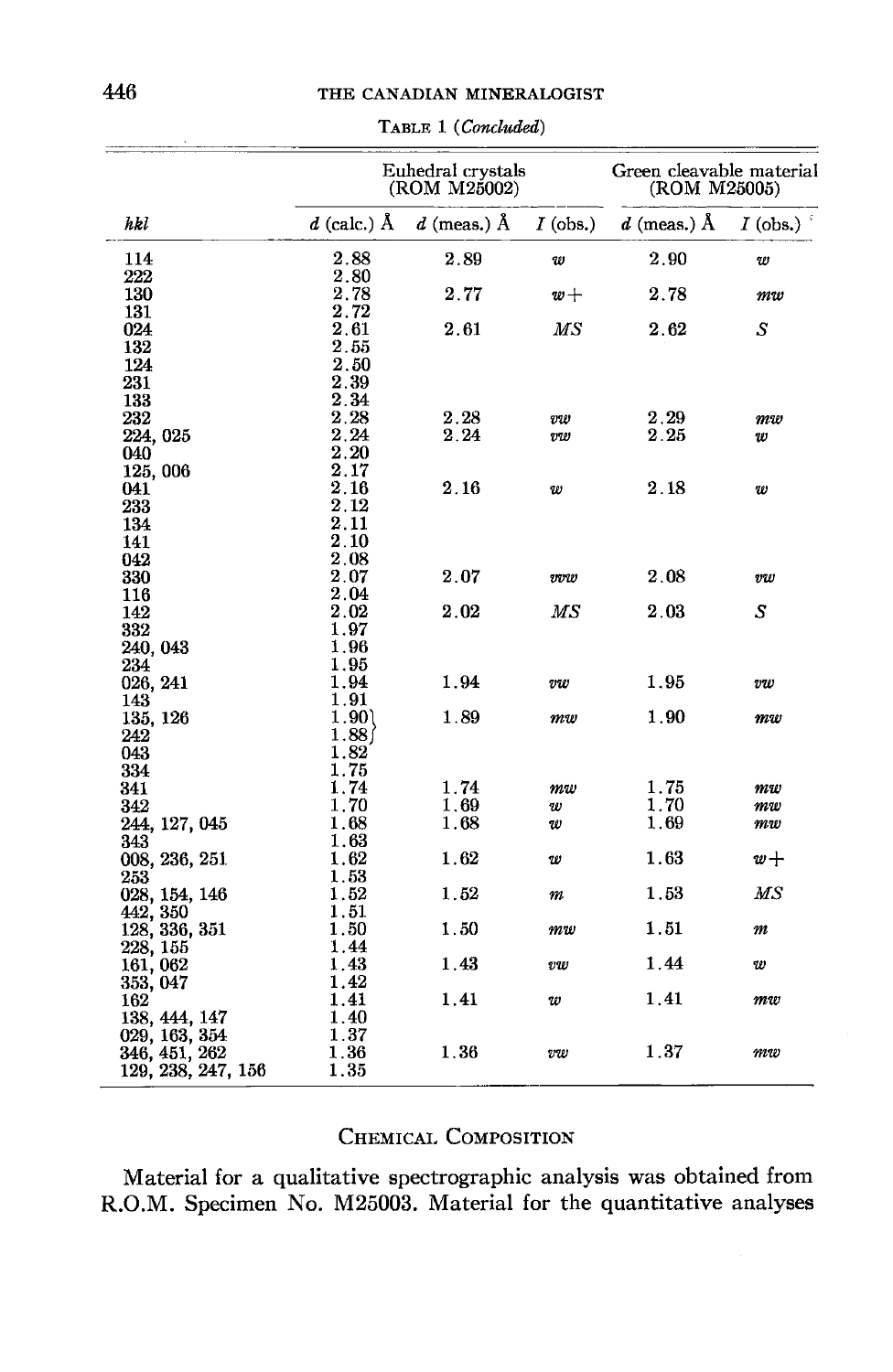(wet and spectrographic) was removed from a green cleavable mass on R.O.M. Specimen No. M25005. This green mass measured approximately  $10 \times 20 \times 3$  mm. on the specimen. Additional grains from this mass were selected for optical,  $x$ -ray, and specific gravity determinations.

### Qualitative Spectrographic Analysis

Early in the study, a very small sample of denningite was submitted to the Ontario Department of Mines for spectrographic analysis. The results were:

| Major Constituents       | $-$ Mn, Te, Zn     |
|--------------------------|--------------------|
| Appreciable Constituents | $\sim$ Ca. Si      |
| Minor Constituents       | $-$ Fe, Pb, Mg, Al |

Because the sample was so small, the constituents were classified. "major, appreciable, or minor", on the basis of visual estimates alone.

# Quantitative Analysis

The material from R.O.M. Specimen No. M25005 was crushed and then examined with a binocular microscope. A concentrate of 500 mg. was hand-picked from the crushed sample. This concentrate was submitted for analysis to Mr. C. O. Ingamells, Mineral Constitution Laboratories, Pennsylvania State University. A small impure sample of denningite from the same specimen was also submitted for exploratory analysis. The procedures used by Mr. Ingamells are described in the appendix.

Before the wet chemical analysis was made, a quantitative spectrographic analysis was carried out by Mr. Norman H. Suhr of Pennsylvania State University. The results appear in Table 2. Precise measurements of the major constituents (TeO<sub>2</sub>, ZnO, MnO, and CaO) were not attempted as they would be determined later by wet methods. Included in Table 2 are flame photometer determinations of  $\text{Na}_2\text{O}$  and  $\text{K}_2\text{O}$ .

The results of Mr. Ingamells' chemical analysis are shown in Table 3. The remainder  $(0.27\%)$  includes all the minor and trace constituents reported in the quantitative spectrographic analysis. The empirical formula derived from the data in Table 3 is:

$$
(\mathrm{Mn_{0.57}Ca_{0.30}Zn_{0.13})Te_{2.04}O_{5.08}}
$$

or, simplified:

 $(Mn, Ca, Zn)Te<sub>2</sub>O<sub>5</sub>$ 

If the MgO determined spectrographically  $(0.20\%)$  were added, the formula would read:

$$
\rm (Mn_{0.56}Ca_{0.30}Zn_{0.12}Mg_{0.02})Te_2O_5
$$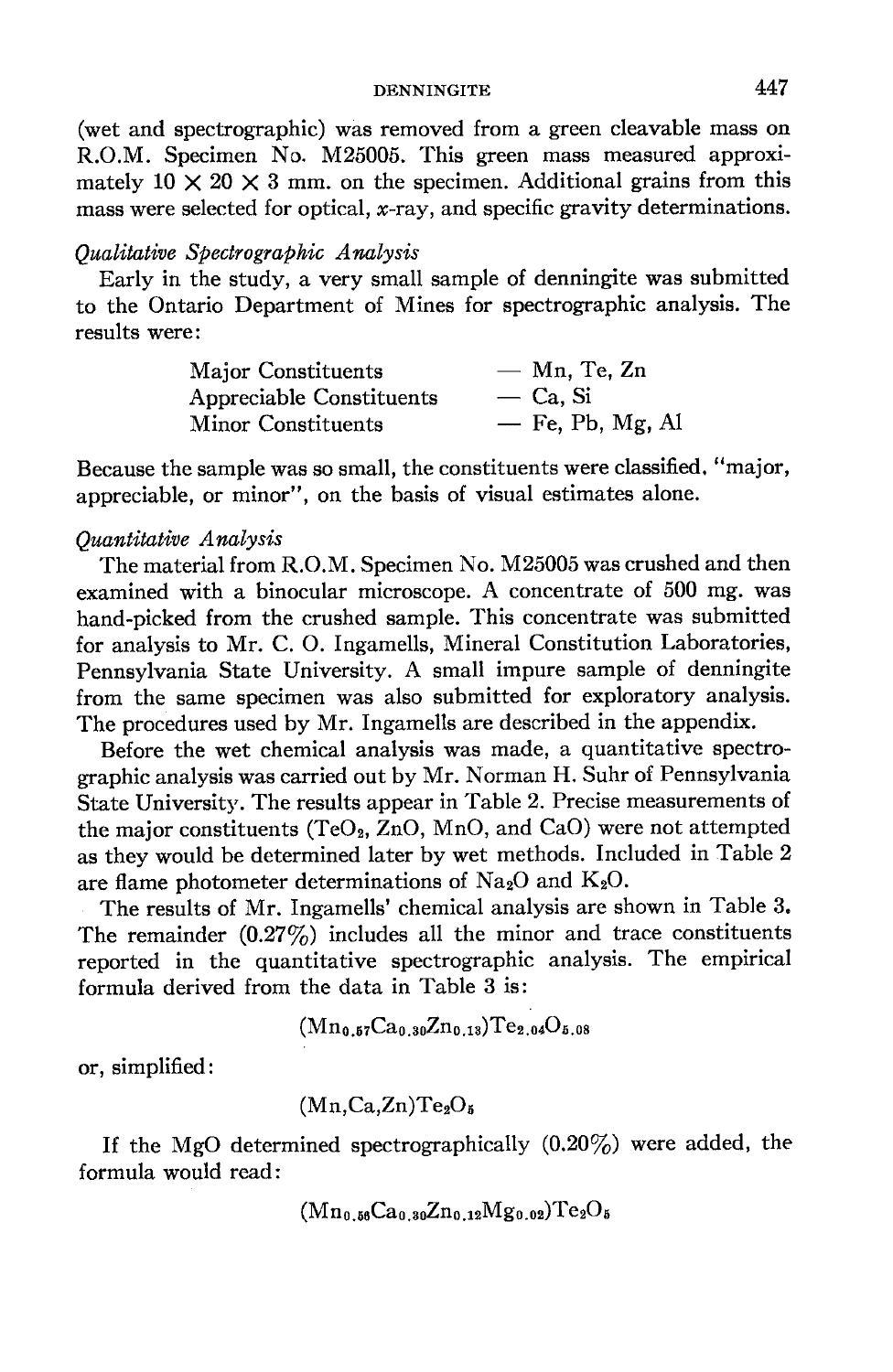TABLE 2. QUANTITATIVE SPECTROGRAPHIC ANALYSIS OF DENNINGITE (R.O.M. No. M25005). Emission spectrography by Norman H. Suhr, Mineral Constitution Laboratories, Pennsylvania State University, Flame photometer determinations of Na<sub>2</sub>O and K<sub>2</sub>O are included.

| anti sa<br>Constituent                     | Weight %                     |
|--------------------------------------------|------------------------------|
| TeO <sub>2</sub>                           | major*                       |
| ZnO<br>III.                                | $2.3*$                       |
| CdO                                        | 0.02                         |
| РЬО                                        | 0.01                         |
| MnO                                        | $13*$                        |
| CaO                                        | $5.5*$                       |
| MgO                                        | 0.20                         |
| $Sb_2O_3$                                  | 0.00                         |
| MoO <sub>3</sub>                           | 0.00                         |
| FeO                                        | 0.00                         |
| CoO                                        | 0.04                         |
| NiO                                        | 0.00                         |
| $\rm V_{2}O_{5}$                           | 0.00                         |
| TiO <sub>2</sub>                           | 0.00                         |
| Na <sub>2</sub> O                          | 0.0<br>(by flame photometer) |
| $K_2O$                                     | 0.0<br>(by flame photometer) |
| Total (less $TeO2$ , ZnO,<br>MnO, and CaO) | 0.27                         |

\*See Table 3 for chemical determinations of these constituents.

TABLE 3. QUANTITATIVE CHEMICAL ANALYSIS OF DENNINGITE C.O.M. No. M25005, Penn. State No. 61-1431).<br>C. O. Ingamells, Analyst, Mineral Constitution Laboratories,<br>Pennsylvania State University. See Appendix for analytical procedures.

| $\left( 1\right)$                                                                                    | $\left( 2\right)$                                                               | $\left( 3\right)$              | (4)                                  | (5)                                   |
|------------------------------------------------------------------------------------------------------|---------------------------------------------------------------------------------|--------------------------------|--------------------------------------|---------------------------------------|
| TeO <sub>2</sub><br>ZnO<br>MnO<br>CaO<br>Excess O <sub>2</sub><br>$H_{2}O$<br>Insoluble<br>Remainder | 82.34<br>2.63<br>10.28<br>$4.23*$<br>0.09<br>0.03<br>0.03 <sup>†</sup><br>0.271 | 82.77<br>2.64<br>10.34<br>4.25 | .519<br>.032<br>.146<br>.254<br>.076 | 2.04<br>(0.13<br>0.57<br>1.00<br>0.30 |
| Total                                                                                                | 99.90                                                                           | 100.00                         |                                      |                                       |

NOTES: \*Includes SrO (less than 0.1% if present).<br>
†Material insoluble in 1:1 HCl—probably silica or silicate.<br>
†Consists of minor constituents determined spectrographically (See Table 2). (1) Constituent.

(2) Weight %.<br>(3) Meight %.<br>(3) Major constituents recalculated to total 100.00%.

(4) Molecular proportions.<br>
(5) Ratio of TeO<sub>2</sub> to divalent oxides.

However, the accuracy of the spectrographic determination is considerably lower than that of the wet methods used for MnO, CaO, and ZnO. Therefore, the writers have excluded magnesium from the formula.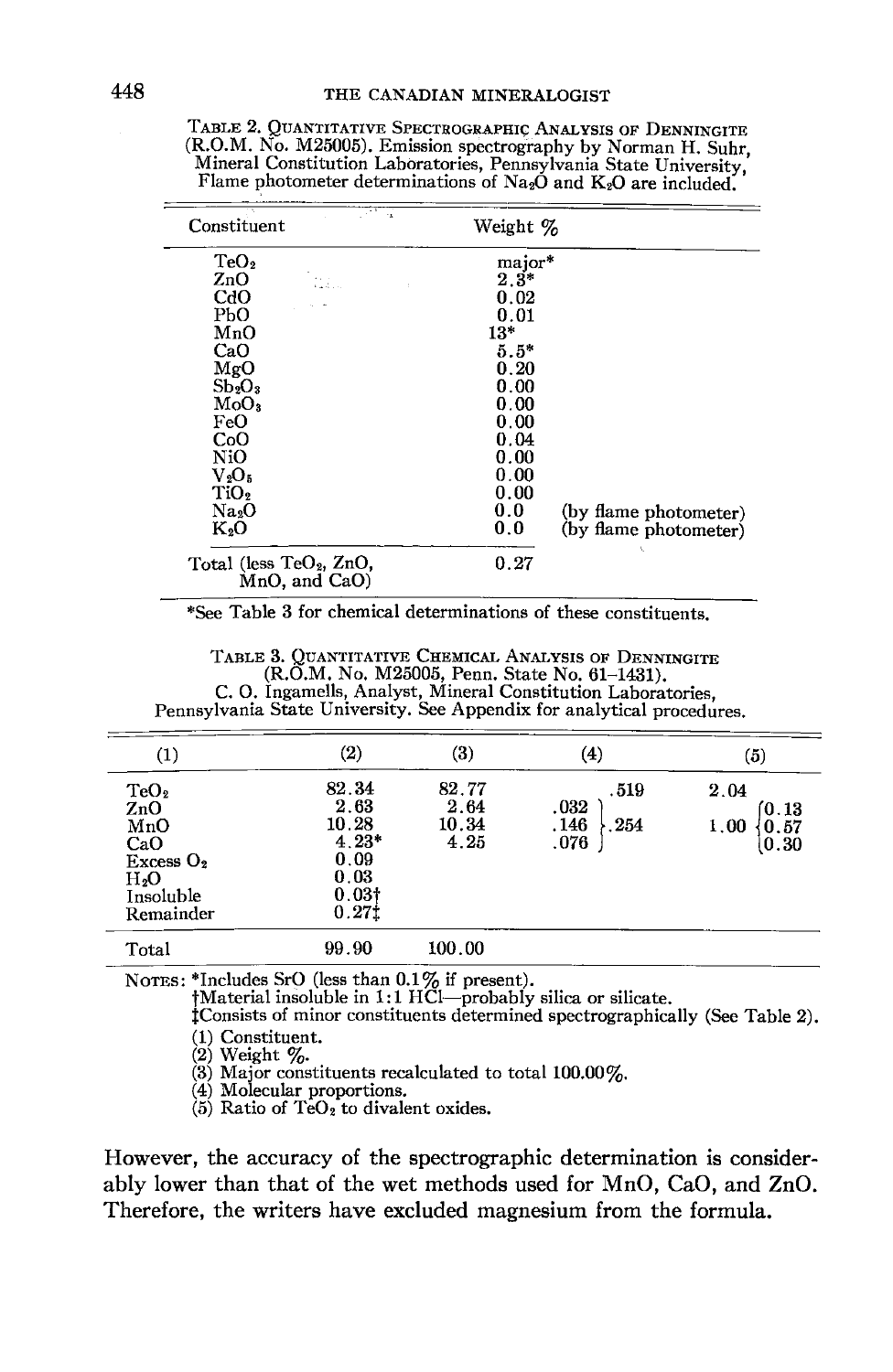Natural MnTe<sub>2</sub>O<sub>5</sub>, CaTe<sub>2</sub>O<sub>5</sub> and ZnTe<sub>2</sub>O<sub>5</sub> have not yet been found. Attempts to synthesize these compounds are being made and the results will be published later. Mellor (1931) states that  $CaTe<sub>2</sub>O<sub>5</sub>$  has been synthesized by Berzelius.

### Degree of Precision

According to Mr. Ingamells, the  $TeO<sub>2</sub>$  content is probably accurate to one part in a thousand. The values for MnO,  $ZnO$ , and  $CaO$  (including SrO) are accurate to about  $\pm$  0.05% absolute. The excess oxygen determination is true to  $\pm$  0.01%. Because of the small sample used, the H<sub>2</sub>O determination may well be inaccurate. The value of  $0.03\%$  is only included to show that the mineral is not a hydrate. The emission spectrographic determinations are within  $10\%$  of the amounts present. The alkalies were run by flame photometry on extremely small samples and it is possible that as much as  $0.1\%$  of either Na<sub>2</sub>O or K<sub>2</sub>O may be present.

### Chemical Tests

Denningite darkens and fuses easily in a flame. It fuses quietly to a brown material in the closed tube and to a reddish-brown material in the open tube. It dissolves easily in cold HCI turning the solution yellow. It is insoluble in both hot and cold  $HNO<sub>3</sub>$ , but is slightly soluble in  $H<sub>2</sub>SO<sub>4</sub>$  with separation of a white milky material.

## NOMENCLATURE AND CLASSIFICATION

Denningite is a tellurite of divalent manganese, calcium, zinc, and possibly magnesium. Its comparison with other minerals of related composition is simplified by the small number of known natural tellurites. Only one of these contains any of the cations present in denningite. This chemically similar mineral is spiroffite  $(Mn,Zn,Ca)_{2}Te_{3}O_{8}$ , which was described recently by Mandarino, Williams & Mitchell (1962). That denningite and spiroffite are distinct from one another can easily be seen by referring to Table 4, where their physical and chemical data are summarized.

The empirical formula of denningite (and of spiroffite) raises some interesting speculations about tellurites and related minerals. Before these species were discovered, all natural tellurites were considered normal tellurites and were formulated to contain  $TeO_3$  groups. Some of the poorly-defined tellurite species may really be basic tellurites with the ratio Te: $O \neq 1:3$ . The same possibility exists in the natural selenites and has been pointed out by Goni & Guillemin (1953).

There is no doubt that the ratio of divalent oxides to  $TeO<sub>2</sub>$  is 1:2 in denningite and that the ratio of Te:O is 2:5. The excess oxygen deter-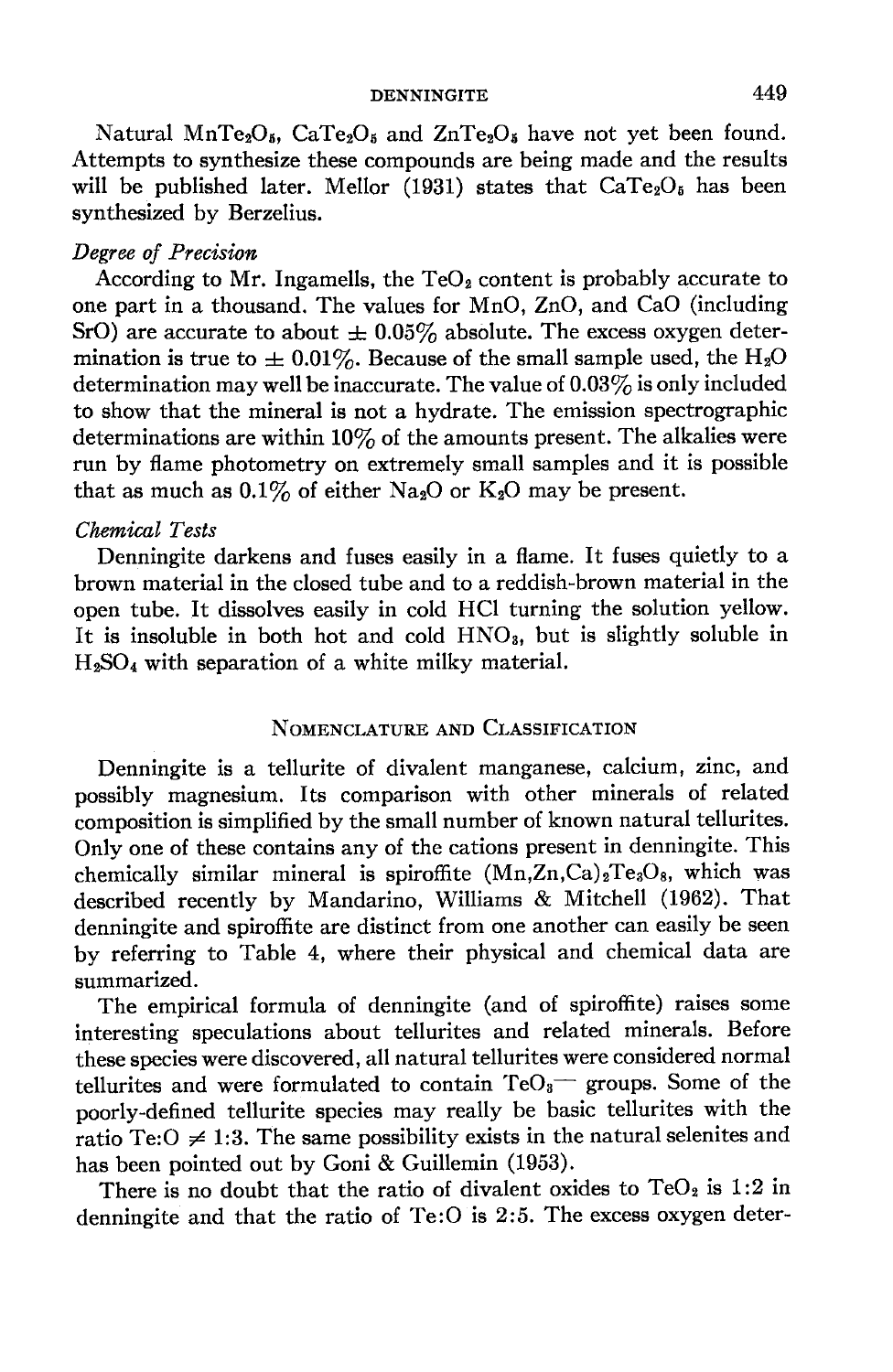|                                       | Denningite                                                                           | Spiroffite                                                                                         |  |
|---------------------------------------|--------------------------------------------------------------------------------------|----------------------------------------------------------------------------------------------------|--|
| Chemical formula                      | $(Mn, Ca, Zn)Te2O5$                                                                  | (Mn,Zn,Ca)Te <sub>3</sub> O <sub>8</sub>                                                           |  |
| Crystallography<br>space group        | Tetragonal<br>$P4_2/$ nbc                                                            | Monoclinic<br>$Cc$ or $C2/c$                                                                       |  |
| Unit cell<br>parameters               | $a = 8.82 \text{ Å}$<br>$c = 13.04 \text{ Å}$                                        | $a=13.00~\mathrm{\AA}$<br>$b = 5.38 \text{ Å}$<br>$c = 12.12 \text{ Å}$<br>$\beta = 98^{\circ}$    |  |
| Z                                     | 8                                                                                    | 4                                                                                                  |  |
| Η                                     | 4                                                                                    | $3\frac{1}{2}$                                                                                     |  |
| G                                     | 5.05                                                                                 | 5.01                                                                                               |  |
| Optical properties                    | Uniaxial $(+)$<br>$\omega = 1.89$<br>$\epsilon = 2.00$                               | Biaxial $(+)$<br>$\alpha = 1.85$<br>$\beta = 1.91$<br>$\gamma = 2.20$ (calc.)<br>$2V = 55^{\circ}$ |  |
| Strongest $x$ -ray<br>powder spacings | 4.42 Å $(VS)$<br>3.38<br>$(S+)$<br>3.12<br>(S)<br>$2.62\,$<br>(S)<br>$2.03\,$<br>(S) | 4.98 Å $(S+)$<br>3.00<br>$(S+)$<br>4.06<br>(S)<br>3.31<br>(S)<br>1.63<br>(MS)                      |  |

TABLE 4. COMPARISON OF DENNINGITE AND SPIROFFITE

mination by Ingamells clearly proves that the mineral is a tellurite and that the manganese is in the divalent state (a small amount of  $Mn^{+8}$  may be present). If, then, denningite were a normal tellurite with a formula of  $(Mn_{0.57}Ca_{0.30}Zn_{0.13})TeO_3$ , the amount of  $TeO_2$  reported in the analysis would be  $70.17\%$  instead of  $82.34\%$ . The difference between these two figures is well beyond the analytical error. Contamination of the analysis sample by other tellurium minerals such as tellurite is always a possibility. However, the sample used for the analysis was very carefully examined for other phases under magnifications up to 40X. No foreign substances were seen, nor did the x-ray powder patterns of the analyzed sample contain any lines due to other phases.

Denningite should be classed as a pyrotellurite. Consequently, a new category must be provided in the existing mineral opical classifications: the anhydrous basic tellurites. No doubt, further work on poorly-defined selenites will reveal an analogous category. Numerous basic tellurites and selenites have been synthesized and are discussed by Mellor (1930, 1931).

It is suggested that the name denningite be restricted to the high manganese portion of the hypothetical system  $MnTe<sub>2</sub>O<sub>5</sub> - CaTe<sub>2</sub>O<sub>5</sub> -$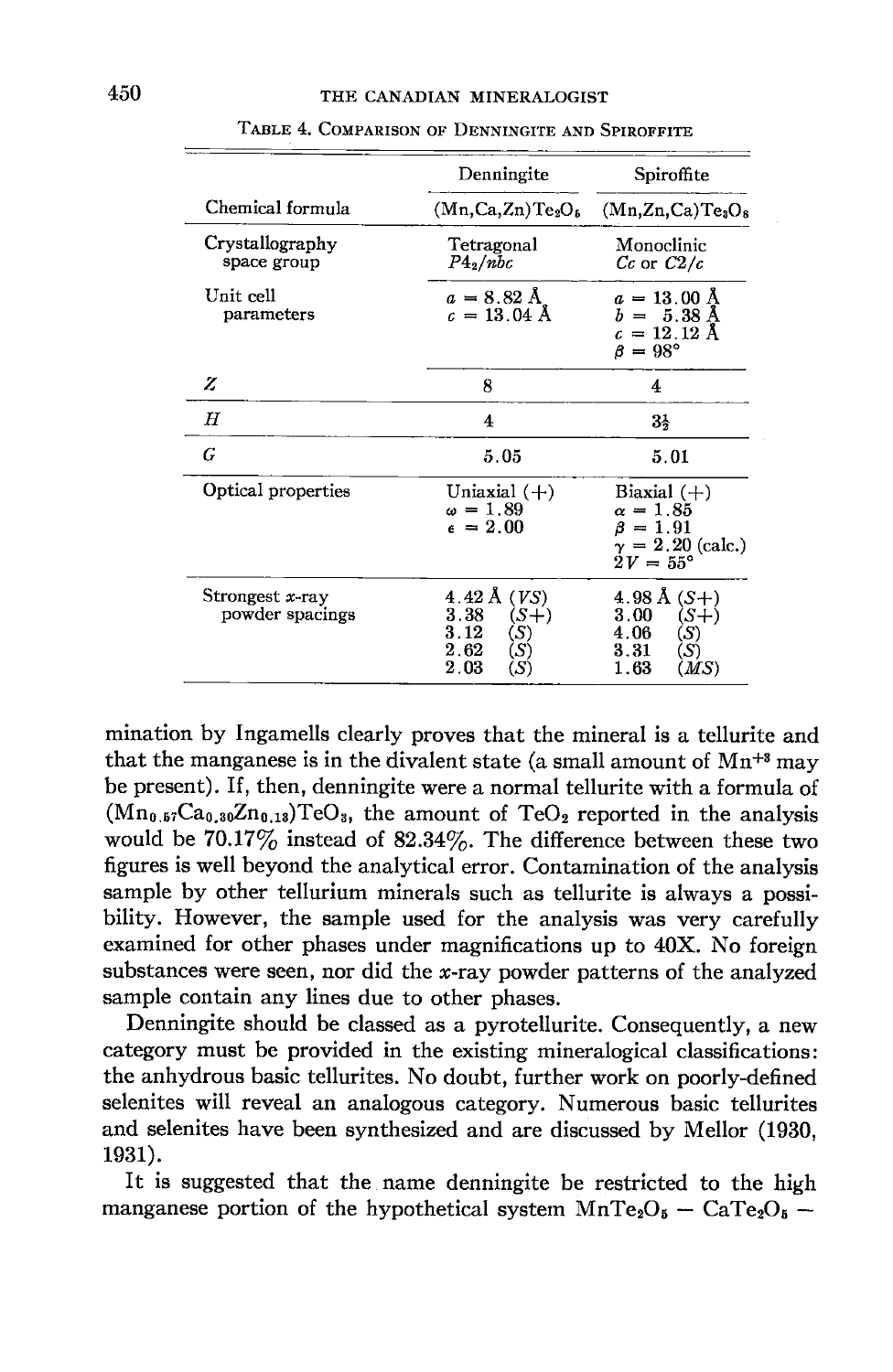DENNINGITE 451

 $ZnTe<sub>2</sub>O<sub>5</sub>$ . Consequently, the material described in this paper is properly termed a calcian zincian denningite.

Denningite is named in honour of Professor Reynolds M. Denning (1916-), Professor of Mineralogy, Department of Geology and Mineralogy, University of Michigan, Ann Arbor, Michigan.

### PRESERVATION OF SPECIMENS

The following specimens of denningite have been preserved in the mineral collections of the Royal Ontario Museum: M25000, M25001 (with spiroffite), M25002 (euhedral crystals present), M25003, M25004, and M25005 (analyzed specimen). Approximately five grams of denningite exist in these specimens.

Requests for loan of specimens should be addressed to:

Curator of Mineralogy, Earth Sciences Division, Royal Ontario Museum, University of Toronto, 100 Queen's Park, TORONTO 5, Ontario, Canada.

### ACKNOWLEDGMENTS

It is a pleasure to acknowledge the assistance of the following people. Messrs. D. A. Moddle and W. O. Taylor of the Ontario Department of Mines kindly ran the original spectrographic analysis of denningite. Messrs. L. I. Cowan and C. M. Spooner of the Royal Ontario Museum assisted in various phases of the laboratory work. Dr. V. B. Meen, Royal Ontario Museum, was a constant source of encouragement during this study and contributed several helpful suggestions.

#### APPENDIX

## Method of Analysis

The following procedures were used in the analysis of denningite. The writers are indebted to Mr. Ingamells for making this information available.

1. Grind all but a few mg. to pass 100 mesh. Pack powder in glass and lucite holder and take x-ray fluorescence spectrum. Prepare synthetic mixtures of pure oxides to approximate composition of unknown, but with an excess of all the minor elements, and a deficiency of  $TeO<sub>2</sub>$ . Make a preliminary estimate of sample composition.

2. Make several successive dilutions of the known mixtures with  $TeO<sub>2</sub>$ , and prepare spectrograms of these as well as the unknown, using about 30 mg. of sample. Obtain quantitative values for the trace elements and approximations for the majors, using emission spectrograph.

3. Determine total water on 100 mg. in a closed tube.